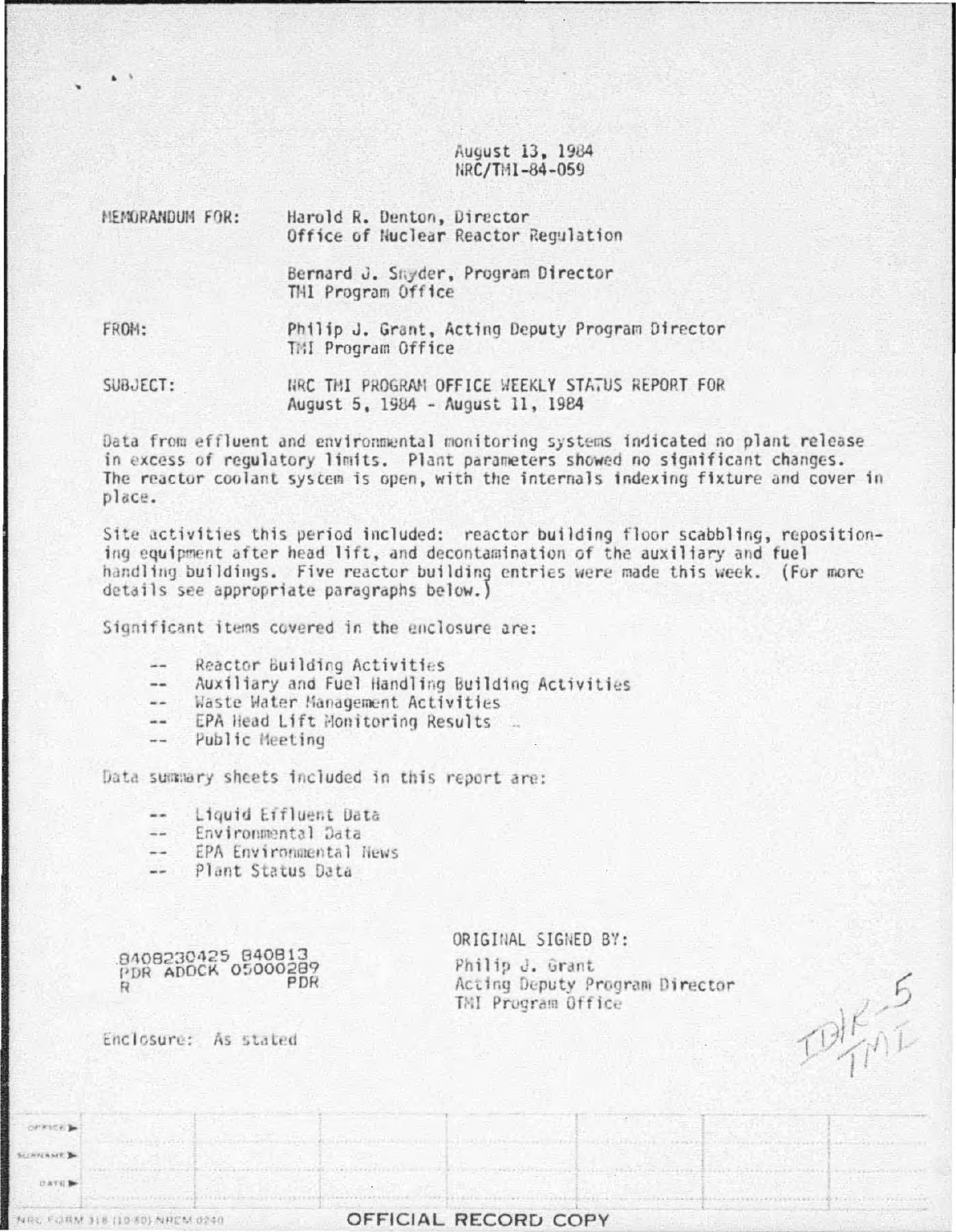INTERNAL DISTRIBUTION ED<sub>0</sub> 0GC Office Directors Commissioner's Technical Assistants NRR Division Directors NRR A/D's Regional Administrators IE Division Directors **TAS** EIS TMI Program Office Staff (15) PHS EPA DOE **RI Division Directors** Public Affairs, RI State Liaison, Ri THIPO HQ r/f THI SITE r/f CENTRAL FILE NRC PDR LOCAL PDR TMI-2 Project Section File

|                                 | SUPPORT THE THE THE THE TIMBER OF THE PERSON SUPPORT |                                     |  |  |
|---------------------------------|------------------------------------------------------|-------------------------------------|--|--|
|                                 |                                                      |                                     |  |  |
|                                 |                                                      | DATED 8/13/84 6/15/84 8/2/84 8/3/84 |  |  |
| NRC FORM 318 (10.80) NRCM 0240. |                                                      | OFFICIAL RECORD COPY                |  |  |

. .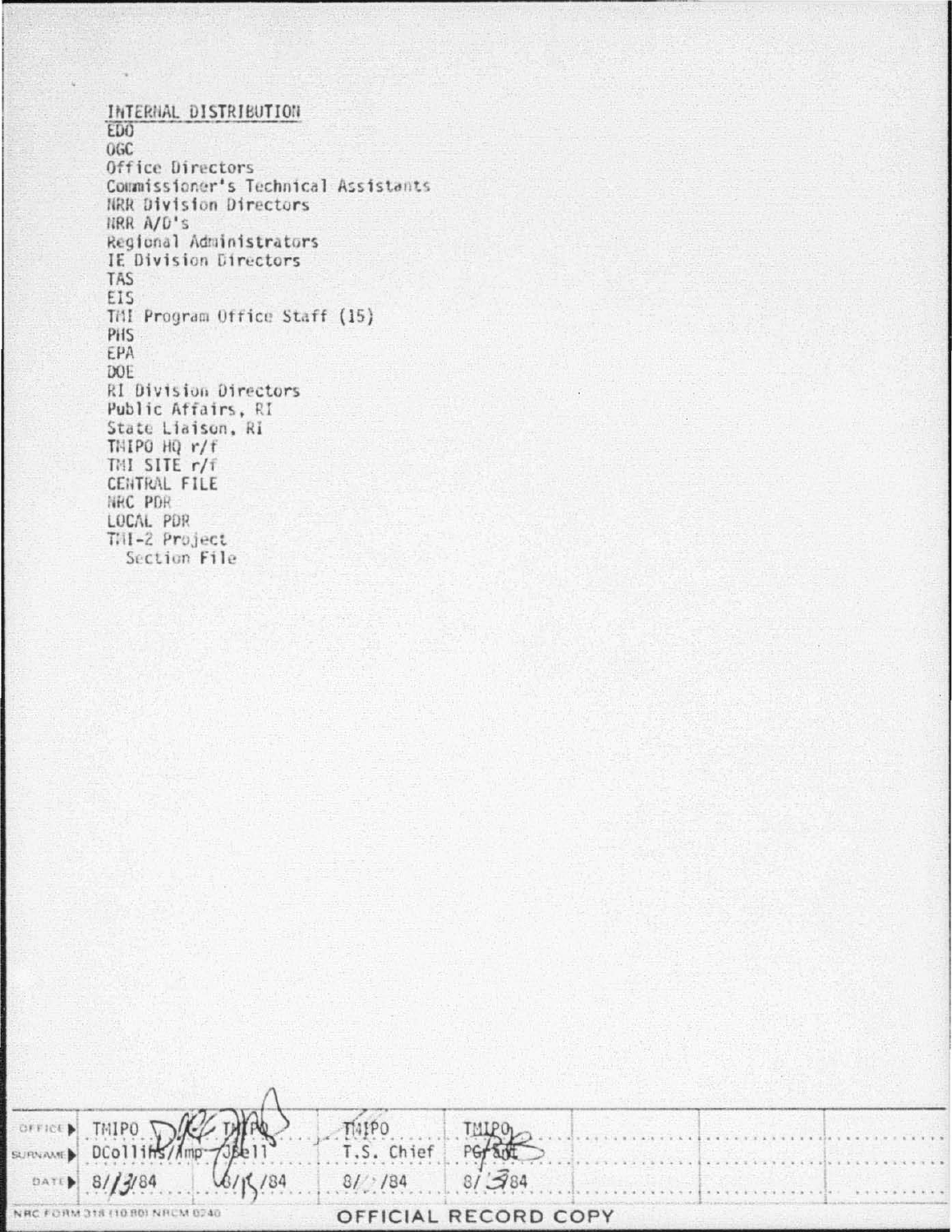#### REACTOR BUILDING ACTIVITIES:

Following the reactor vessel head lift, the next major phase of work in the reactor building will be focused on the plenum assembly inspection and removal from the reactor vessel. During the next several weeks, procedures to inspect the plenum and to separate debris from the underside of the plenum will be finalized. The TMIPO staff has approved the licensee's safety evaluation for plenum inspection. The staff is currently evaluating the safety aspects of APSR (axial power shaping rod) movement and debris removal from the plenum. While plenum related procedures are being written, further decontamination of the reactor building floor surfaces will be done in a way that will avoid interference with operations requiring constant transit across areas being decontaminated.

The method of floor surface decontamination which appears to be effective involves the use of a scabbler. The scabbler mechanically removes the surface paint and as much as a 1/8 inch layer of concrete from the surface of the floor. The scabbled surface is then vacuumed and repainted. Scabbling of the reactor building floors on the 347 ft. elevation is expected to continue through the month of September. Scabbling effectiveness for man-rem savings on the 305 ft. elevation is being evaluated.

### AUXILIARY AND FUEL HANDLING BUILDING ACTIVITIES:

Work continues on the "A" fuel pool refurbishment. The major activities were water flushing operations to reduce contamination in the lower tanks and the standpipe connecting them.

A portable cement solidification system was installed in the fuel handling building truck bay this week. Solidification of spent resins has begun and will be continued next week.

Efforts in the auxiliary building this week have been directed towards scabbling floor surfaces to reduce personnel exposures, and in removing lead shielding which is no longer needed on the covers of the decay heat vaults. Installation work continues on the makeup and purification demineralizer elution system. The TMIPO staff is currently evaluating the safety aspects of this resin elution project.

#### WASTE MANAGEMENT ACTIVITIES:

The submerged demineralizer system (SDS) processed batch 99 from the neutralizer tanks during July 29 - August 5, 1984. Total volume processed was 13,201 gallons.

Batch 100 was processed through SDS from the "C" reactor coolant bleed tank (RCBT) during August 5 - 8, 1984. Total volume processed was 20,670 gallons.

SDS processed batch 101 from the waste gas decay tank on August 8, 1984. The water was generated as a result of the decontamination effort in the tank. Total volume processed was 1513 gallons.

EPICOR II processed batch 220 from the "B" RCBT during July 26 - 28, 1984, Total volume processed was 18,962 gallons.

## EPA MONITORING RESULTS:

See Appendix 3 for the EPA's Environmental News for TM1 radiation monitoring results, with enthasis or head inft operations.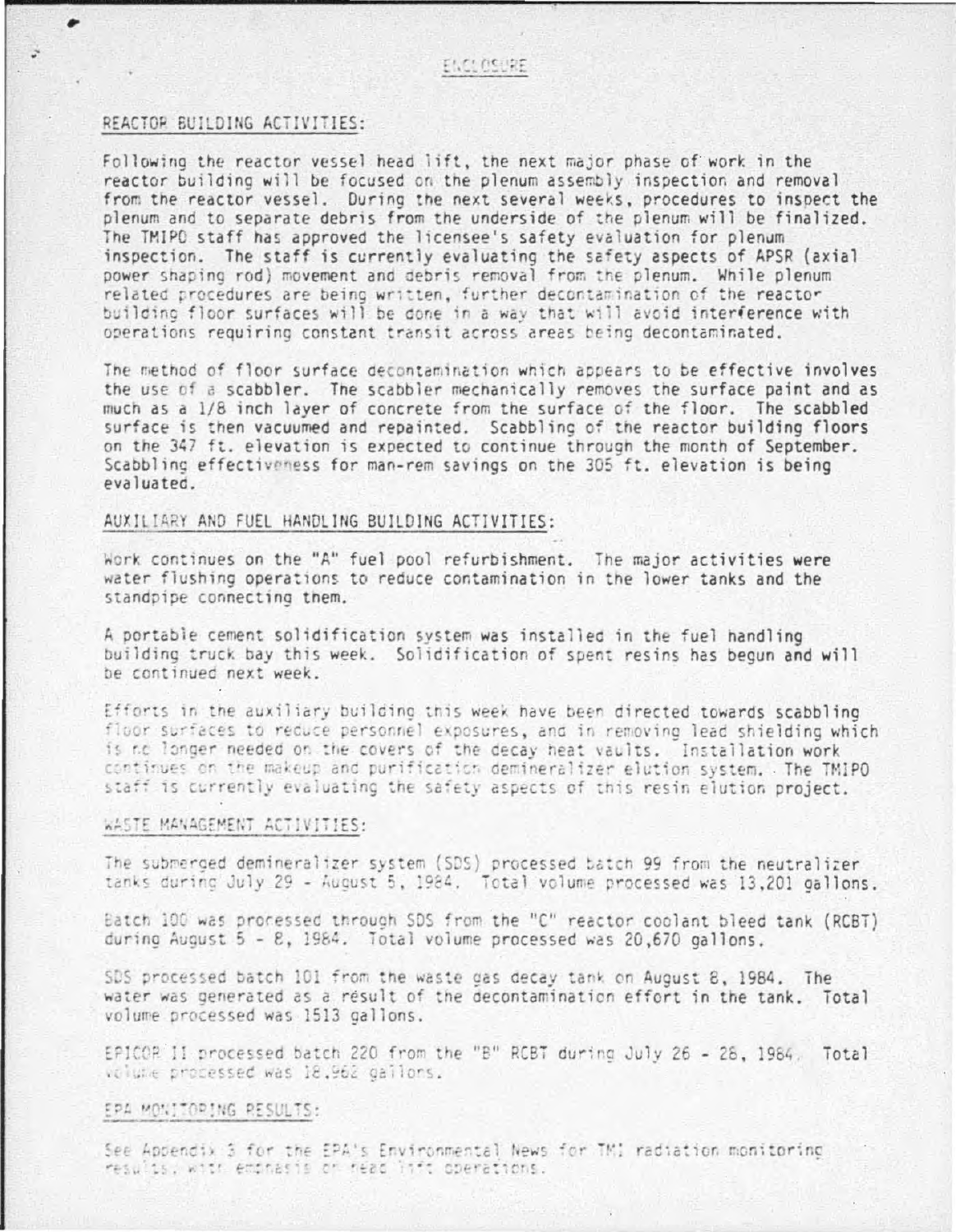#### PUBLIC MEETING:

On August 9, 1984, the Advisory Panel for the Decontamination of Three Mile Island Unit 2 met in Harrisburg, Pennsylvania. Dr. W. Kirk, Director TMI Field Station, U.S. Environmental Protection Agency (EPA) summarized the results of the EPA's radiation monitoring program in the vicinity of the TMI site during head lift. Dr. Kirk reported that measurements taken during the head lift and all analyses completed from samples taken during the head lift operation show no increase in radioactivity attributable to the licensee's activities. Dr. Kirk also received comments from the Advisory Panel on proposed changes to the EPA TMI radiation monitoring program. Mr. K. Miller, Panel member, provided written comments on the revisions to the program to both the Advisory Panel and Dr. Kirk. The Panel passed a resolution endorsing the revised EPA program.

Mr. B. Kanga, Director TM1-2, GPU Nuclear Corporation, and other licensee officials, briefed the Panel on the head lift operation conducted last month. The Panel and public were shown a video tape of the head lift operation. The licensee provided a detailed discussion of worker radiation exposure attributable to the head lift. Cumulative radiation exposure was below that predicted by both the licensee and the NRC.

Mr. Kanga also informed the Panel that there was no change in the information on funding for the cleanup presented at the July 12, 1984, Advisory Panel meeting.

The Panel received a considerable number of comments from the public in the areas of EPA's radiation surveillance program and the licensee's actions during the head lift operation.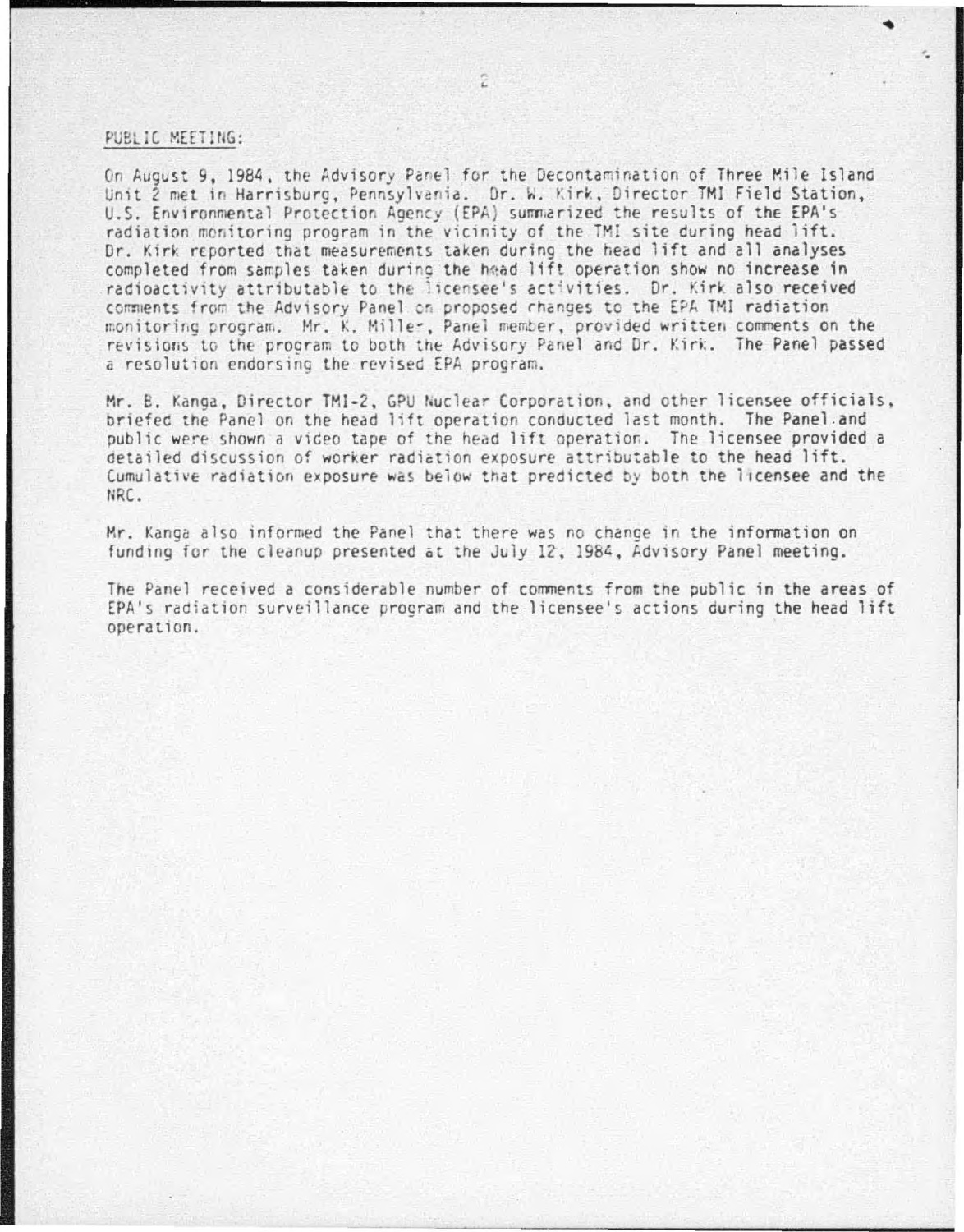## APPENDIX 1

 $\overline{\phantom{a}}$ 

#### LIQUID EFFLUENT DATA

## GPU Nuclear

Based on sampling and monitoring. liquid effluents from the TMI site released to the Susquehanna River were determined to be within reculatory limits and in accordance with NRC requirements and the City of Lancaster Agreement.

During the period August 3 through August 9, 1984, liquid effluents contained no detectable radioactivity at the discharge point. Individual effluent sources originating within Unit 2 contained minute amounts of radioactivity. Calculations indicate that less than 1.91 E-6 (0.00000191) curies of cesium-137, less than 1.3 E-5 (0.000013) curies of tritium, and less than 3.01 E-6 (0.00000301) curies of gross beta radioactivity were released.

## Environmental Protection Agency

| Lancaster Water Samples: | 7 samples           |
|--------------------------|---------------------|
| Period Covered:          | July 22 - 28, 1984  |
| Results:                 | Gamma Scan Negative |
| TMI Water Samples:       | 7 samples           |
| Period Covered:          | July 21 - 28, 1984  |
| Results:                 | Gamma Scan Negative |